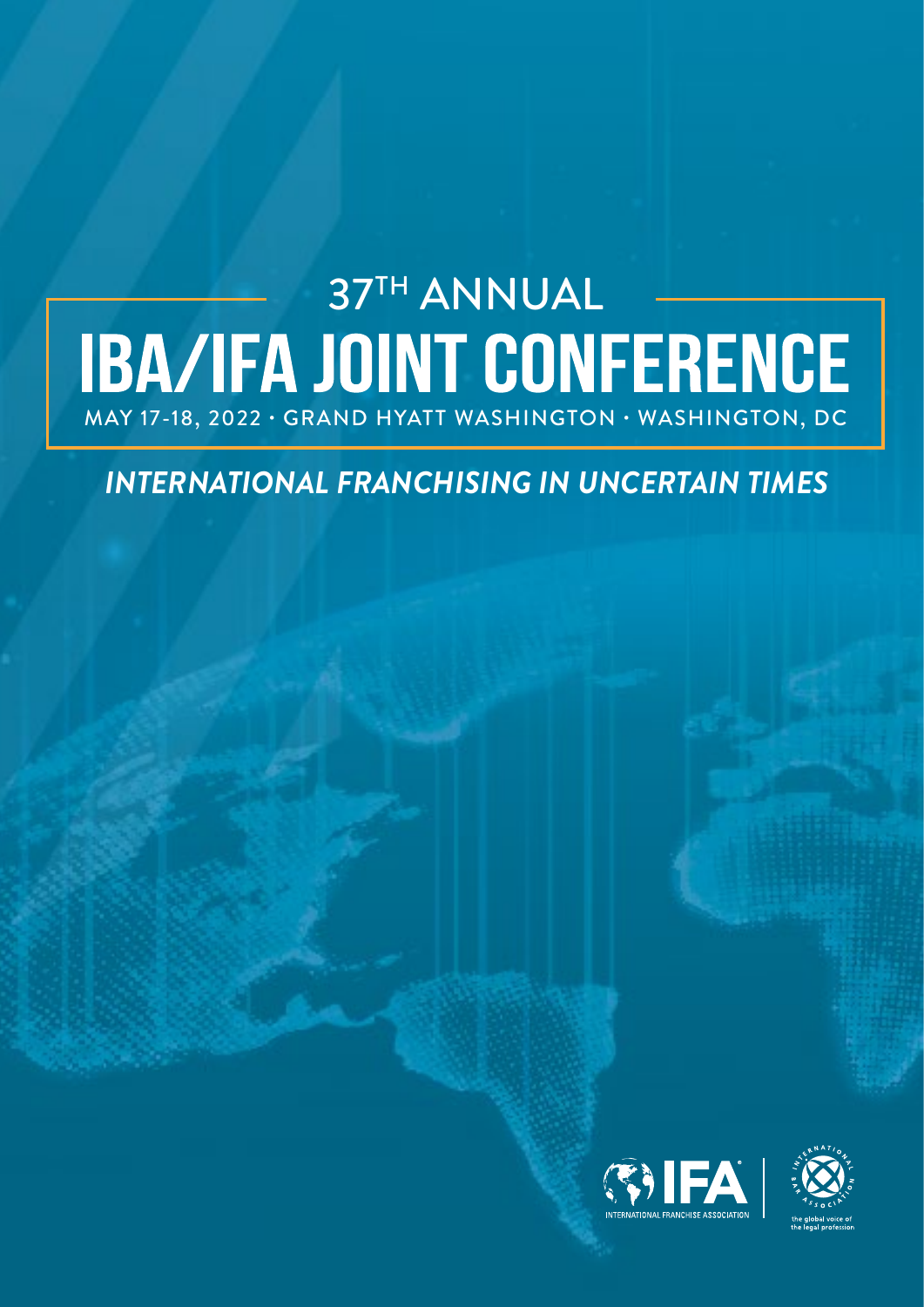# EVENT **SCHEDULE**

*This is a working brochure and more speakers and session information will be added as it becomes available.*

# TUESDAY, MAY 17

37TH ANNUAL

MAY 17-18, 2022 **·** GRAND HYATT WASHINGTON **·** WASHINGTON, DC

**IBA/IFA JOINT CONFER** 

#### 2:00 pm – 5:30 pm **Registration Desk Open**

#### 6:00 pm **Reception and Dinner**  *RARE Steakhouse and Tavern 1595 I St NW, Washington, DC*

RARE Steakhouse and Tavern is a quick 10-minute walk from the Grand Hyatt Washington – a ride share code will be made available to those attendees who would prefer not to walk. Cocktails and hors d'oeuvres will be served from 6:00 – 7:00 pm. Dinner will be served at 7:00 pm.

*\*One ticket to this reception and dinner is included in the IBA/IFA Conference registration fee. Tickets to just the reception and dinner are also available for purchase.*

# WEDNESDAY, MAY 18

7:30 am – 4:00 pm **Registration Desk Open**

7:30 am – 8:00 am **Continental Breakfast Available** 

8:00 am – 8:10 am **Welcome & Introduction**

Welcome and Introduction by the IBA International Franchising Committee Co-Chairs and IFA.

**Dominic Hui,** Ribeiro Hui, China; **Tao Xu,**  DLA Piper LLP (US), U.S.A; **Matt Haller**, International Franchise Association, U.S.A.

#### 8:10 am – 9:25 am **Plenary 1: Hot Topics**

### **Hot Topics in International Franchise Laws**

This session will comprise of a series of roundtable discussions on various topics of interest to franchise lawyers and from around the world.

*Session Chair:* **Kendal Tyre**, Nixon Peabody LLP, U.S.A.

**Table 1: Perspective of Different Countries re. Vaccine Mandates** *Moderator:* **Philip Colman,** MST Lawyers, Australia

**Table 2: Electronic Signatures** *Moderator:* **Srijoy Das**, G & W Legal, India

**Table 3: Franchise Companies as Technology Suppliers** *Moderator:* **Olivia Gast**, Gast Avocats, France

**Table 4: Sanctions** *Moderator:* **Peter Snell**, Cassels, Canada

#### **Table 5: Lessons Learned from KSA and The Netherlands**

*Co-Moderators:* **Martine de Koning**, Kennedy Van der Laan, the Netherlands; **Melissa Murray**, Bird & Bird, UAE

**Table 6: Impact of Metaverse on Franchising** *Moderator:* **Keri A. McWilliams**, Nixon Peabody LLP, U.S.A.

**Table 7: Enduring Impacts of COVID-19** *Moderator:* **John Sotos**, Sotos LLP, Canada

**Table 8: International Aspects of M&A** *Moderator:* **Michael Laidhold**, Plave Koch PLC, U.S.A.

**Table 9: Brexit** *Moderator:* Graeme Payne, Bird & Bird, UK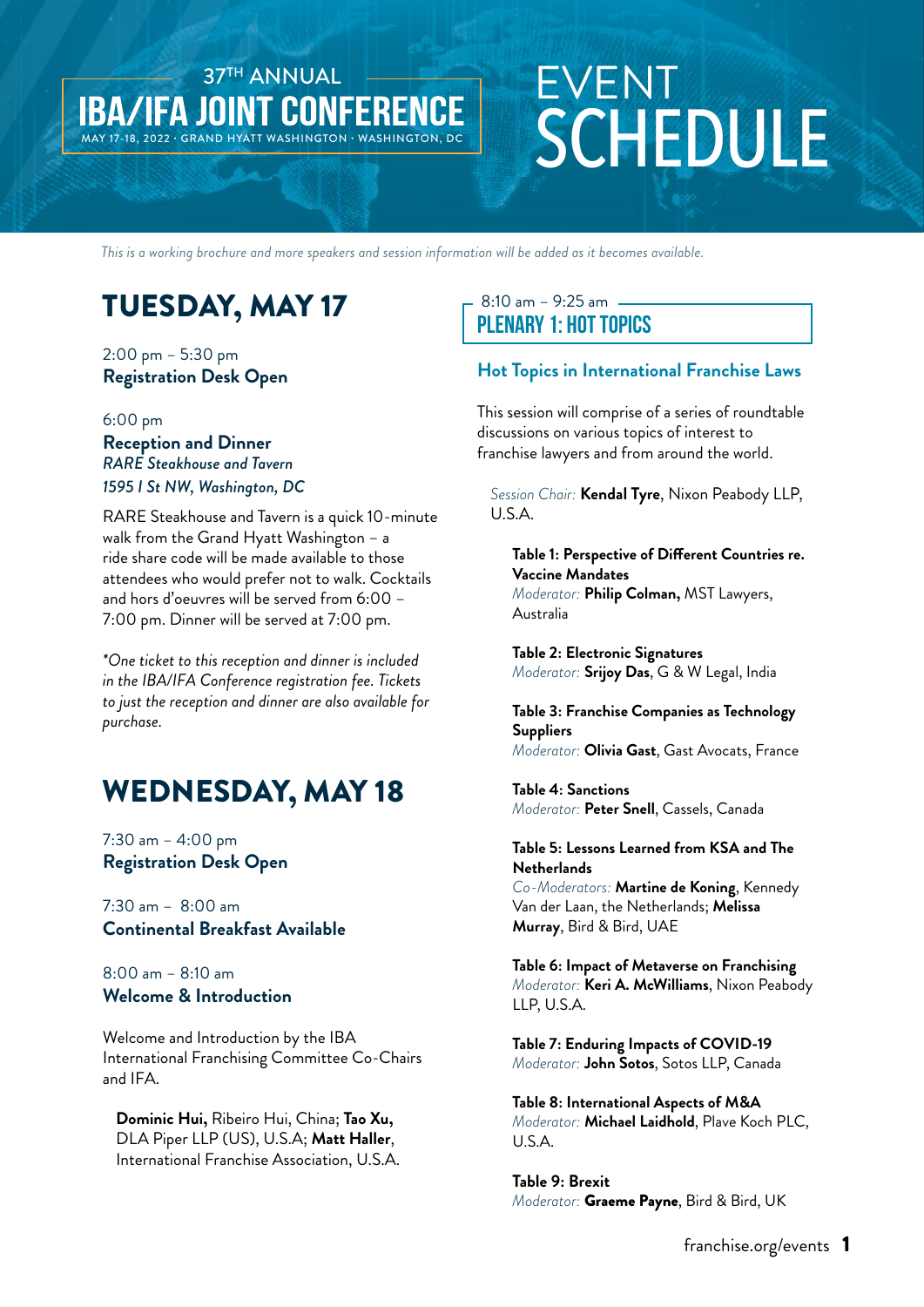#### 9:30 am – 10:30 am **Concurrent Interactive Workshops**

#### **Workshop 1**

#### **Supply Chain Challenges and Their Impact on International Franchising**

Franchise companies are experiencing everything from labor shortages, the War in Ukraine and resulting sanctions impacting Russia, cyber-attacks, product shortages, and increased demand for products, such as meat and chicken, all of which have an impact on the supply chain. As franchise companies continue to struggle with these supply chain challenges it has become difficult to supply franchisees with key products without interruption and manage product prices. This workshop will discuss current supply chain challenges and how franchisors are managing these challenges with their international franchise network.

*Session Chairs:* **Alan Greenfield**, Greenberg Traurig, LLP, U.S.A.; **Dagmar Waldzus,** BUSE Rechtsanwälte, Germany *Speakers:* **Donald Wray**, Domino's Pizza LLC, U.S.A.; **Iain Irvine**, Vardon Legal, Australia

#### **Workshop 2**

#### **How to Deal with Geopolitical Risks in International Franchising**

In a stable environment, the challenges inherent in cross-border franchise transactions range from those readily managed by experienced parties to daunting obstacles that are not easily dislodged. In a time of geopolitical risk, many of these challenges become magnified through the prism of uncertainty. The legal issues that counsel need to navigate are strategic and, in many cases, overarching – in addition to the practical details that are intrinsic to these transactions. In the crucible of 2022, this workshop will address the legal impact of these strategic considerations: the sanctions regimes and countersanctions, impediments to contract

enforcement, temporary barriers created to address the global pandemic, and other obstacles arising from the global economic reset as a consequence of the War in Ukraine.

*Session Chair:* **Lee Plave, CFE**, Plave Koch PLC, U.S.A. *Speakers:* **Larry Weinberg**, Cassels, Canada; **John** 

**Pratt**, Hamilton Pratt, UK

#### **Workshop 3**

#### **Litigation or Dispute Resolution - Unwinding a Joint Venture**

The franchise relationship is complicated, surpassed in complexity perhaps only by a joint venture relationship between a franchisor and a third party "partner". Franchise joint ventures come in all shapes and sizes, and depending on the ownership and control structure the franchisor may have control over the joint venture through ownership and management or may be limited to exercising brand-specific franchise-type controls over the joint venture. While structuring the joint venture initially takes time, effort and cooperation, unwinding a joint venture requires even more time and effort, especially in the international realm and if the parties are in a dispute and not cooperating with each other regarding the separation. Whether being unwound to create a more typical franchise relationship, a company-owned business or to close down operations and divvy up the assets (and related liabilities), unwinding a joint venture combines both business and legal issues and options. This Workshop will focus on the most important issues and related best practices for franchisors who find themselves having to unwind a joint venture.

*Session Chairs/Speakers:* **Peter Snell,** Cassels, Canada; **Rob Lauer,** Haynes Boone LLP, U.S.A.

10:30 am – 10:50 am **Refreshment Break**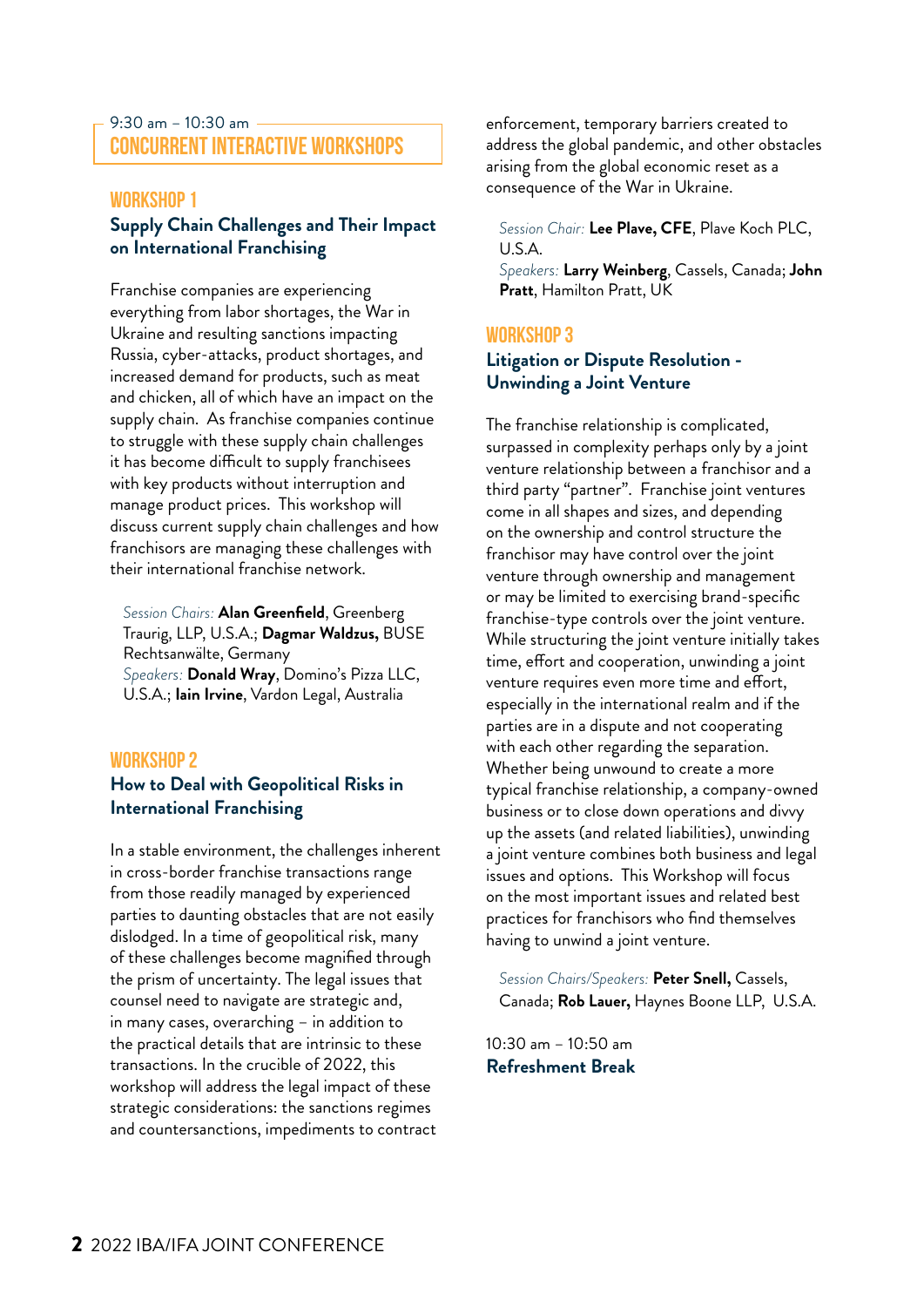#### 10:50 am – 12:05 pm **Plenary 2: The New Draft EU Vertical Block Exemption Regulation: Impact on Franchising in the European Union**

The EU Vertical Block Exemption Regulation (VBER) will expire on 31 May 2022, to be replaced by a new set of rules ('new draft VBER'). In this session a panel of speakers from the EU as well as USA will summarize the new rules, pointing out changes to the current framework and discussing the impact for franchisors and franchisees active in the EU.

*Session Chair:* Martine de Koning, Kennedy van der Laan, the Netherlands *Speakers:* Catherine Gordley, Van Bael & Bellis, Belgium; Damian Humphrey, Ashtons Legal, UK

#### 12:05 pm – 1:35 pm **Luncheon with Panel Discussion**

#### International Franchising in Uncertain Times

Join us for a conversation with two international franchising veterans on how international franchising has faced the recent challenges, whether it remains an attractive arrangement for both franchisors and franchisees, and what steps can be taken by the relevant stakeholders to better allocate the risks going forward.

*Session Chair:* **Tao Xu,** DLA Piper LLP (US), U.S.A. *Speakers:* **Andrew Loewinger**, U.S.A.; **Carl Zwisler**, U.S.A.

1:45 pm – 2:45 pm **Concurrent Interactive Workshops**

#### **Workshop 1**

#### **Supply Chain Challenges and Their Impact on International Franchising**

*See initial listing on page 2 for full description.*

#### **Workshop 2**

#### **How to Deal with Geopolitical Risks in International Franchising**

*See initial listing on page 2 for full description.*

#### **Workshop 3**

#### **Litigation or Dispute Resolution - Unwinding a Joint Venture**

*See initial listing on page 2 for full description.*

2:45 pm – 3:00 pm **Refreshment Break**

#### 3:00 pm – 4:15 pm **Plenary 3: News from AROUND the World**

A panel of expert franchise law practitioners from select countries around the world will discuss recent and topical legal developments affecting franchising in their countries.

*Session Chairs:* **Dominic Hui,** Ribeiro Hui, China; **Melissa Murray,** Bird & Bird, UAE *Speakers:* **Tony Garrisson**, Coutler Legal, Australia; **Olivia Gast,** Gast Avocats, France; **Jim Paretti**, Littler, U.S.A.; **Samata Masagee**, DLA Piper LLP, Thailand; **Thomas Mundry**, SCHNEIDER GROUP, Russia

4:15 pm - **Conference Adjourns**

# **Earn CPD, CLE & CFE Credits**

Your attendance at the IBA/IFA Conference qualifies you for Continuing Professional Development (CPD) credits. The conference has been accredited by the Solicitors Regulation Authority of England & Wales. The number of CPD points/hours available may vary for other bar associations and law societies depending on their criteria. If CPD accreditation is required by delegations from other countries, the IBA will be pleased to supply a certificate of attendance. Contact the Conference Department (confs@int-bar.org) or +44 (0) 20 7842 0090 at the IBA for more information.

In addition, you will also earn Continuing Legal Education Credits (CLE's) in most US states by attending this conference. Details on how to obtain credits will be available onsite at the IFA Registration Desk.

You will earn 150 Education and 100 Participation credits toward completion of the Certified Franchise Executive (CFE) accreditation by attending the IBA/IFAJoint Conference.